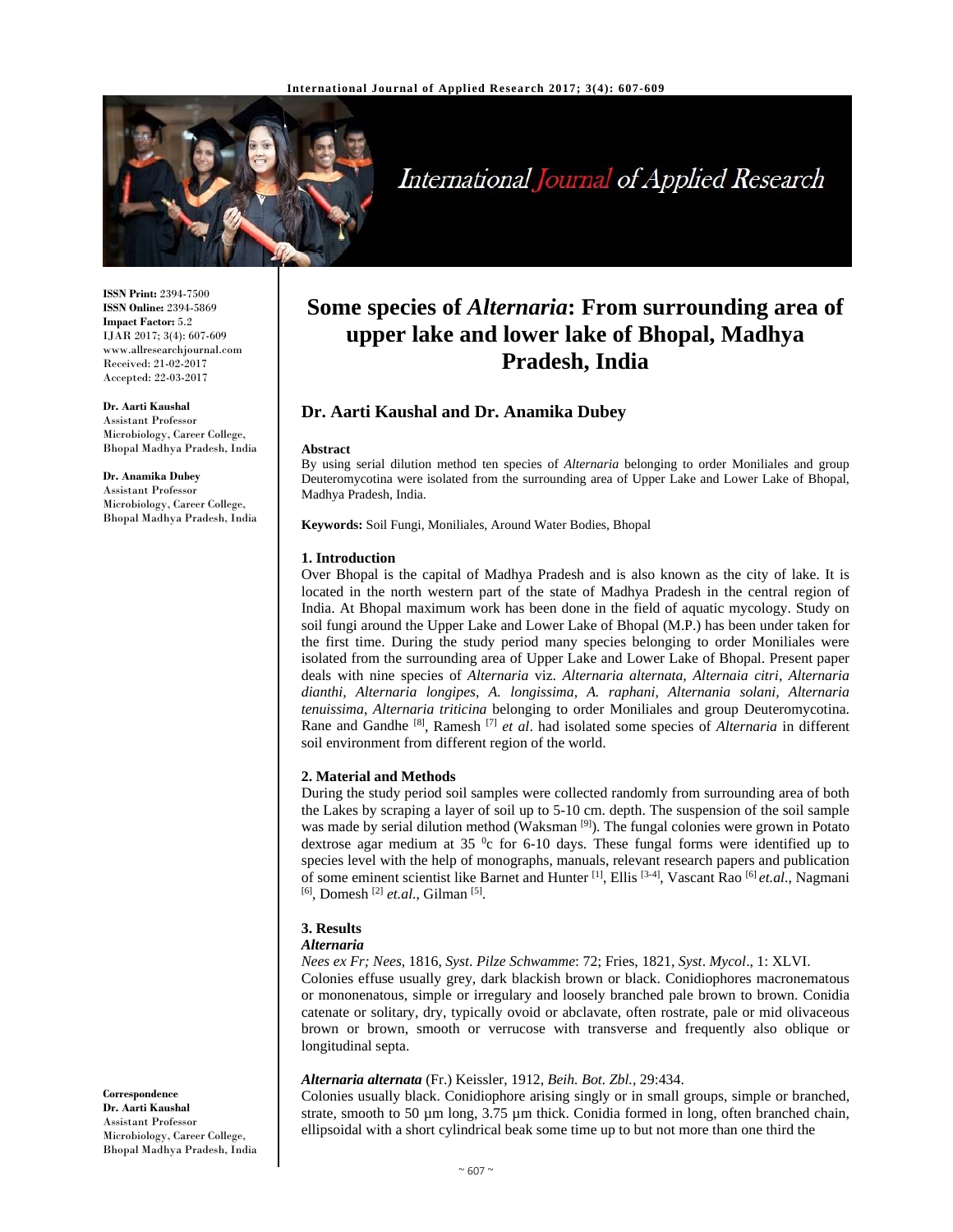length of the conidium, 5-6 transverse section, several longitudinal septa, length 20-63 µm,9-18 µm thick, beak 2-5 µm thick.

Previously reported from mud soils of Vikarabad by Manoharachary, 1984.

## *Alternaia citri* Ellis & Pierce *apud Pierce*, 1902, *Bot. Gaz*., 33:234.

Colonies effuse, black, Conidiophores simple, flexous, septate, 300 $\mu$ m long, 3.75  $\mu$ m thick, with terminal scar. Conidia solitary, straight, clavate shaped, 5-7 transverse and several longitudinal septa, constructed at the septa, 21.875  $\mu$ m long, 6.25  $\mu$ m thick, beak 3.75  $\mu$ m thick, 6.25  $\mu$ m long.

## *Alternaria dianthi* Steven & Hall, 1909, *Bot. Gaz*., 47: 409- 413.

Colonies amphigenous. Conidiophore simple, straight or flexous, cylindrical, septate, up to 120 µm long, 5-8 µm thick. Conidia chain of 2-4, conical to obclavate, 68.75 µm long, 15.625µm thick, beak swollen at the tip.

## *Alternaria longipes* (Ellis and Everh.). Mason, 1928, *Mycol, Pap.,* 2:19.

Conidiophore arising in groups or in singly, cylindrical septate,  $80 \mu m$  long,  $3.75 \mu m$  thick. Conidia solitary, length  $37.5 \mu m$ ,  $12.5 \mu m$  thick, beak  $2-5 \mu m$  thick, one third of the total length, slightly swollen at the tip, 3-7 transverce septa and 1-2 longitudnal septa.

*A. longissima* Deighton and Mac Garvie, 1968, *Mycol. Pap*., **113**:10.

Conidiophores simple, cylindrical, septate, up to  $150 \mu m$ long, with 3-5 µm thick. Conidia solitary, variable in shape and size, many are very long (78.125- 218.75µm) long and 6.25 µm thick, narrow septate beak, 5-40 transverse septa.

*A. raphani* Groves and Skolko, 1944, *Can*. *J. Res., Sect. C.,*  22:227.

Conidiophore simple, septate, up to 150  $\mu$ m long, 3.75  $\mu$ m thick, sometimes swollen at the tip and with a single conidial scar. Conidia in chain of 2-3, with short beak, 50- 130 µm long, 14-30 µm thick.

## *Alternania solani* Sorauer, 1896, *Z. Pflrankh*., 6:6.

Conidiophore arising singly or in small groups, straight, septate. Conidia solitary, straight, ellipsoidal tapering to a beak which is commonly the same length  $150-300 \,\mu m$ ,  $15-19$ µm thick, 9-11 transverse and 0 or a few longitudinal septa.

## *Alternaria tenuissima* (Kunze ex Pers.) Willshire, 1933, *Trans. Br. Mycol. Soc*., 18:157.

Conidiophores solitary or in groups, simple, up to115 µm long, 4-6 µm thick. Conidia solitary or in short chains, usually shorter, 5-7 trannsverse septa, length 54 µm, 13.8 µm thick, beak 2-4 µm thick.

Previously reported from soil of Hyderabad by Padma, 1995.

*Alternaria triticina* Prasada and Prabhu, 1963. *Indian Phytopath*. 15:292-293.

Conidiophores up to 30 µm long,3-6 µm thick, occasionally branched. Conidia 20-90 µm long, 9-30 µm thick, beak cylindrical, 3-5 µm thick.





- **Fig 1:** Alternaria alternate Conidiophore and conidia
- **Fig 2:** Alternaia citri Conidiophore and conidia
- **Fig 3:** Alternaria dianthi Conidiophore and conidia
- **Fig 4:** Alternaria longipes, Conidiophore and conidia
- **Fig 5:** A. longissima, Conidiophore and conidia
- **Fig 6:** A. raphani Conidiophore and conidia
- **Fig 7:** Alternania solani Conidiophore and conidia
- **Fig 8:** Alternaria tenuissima Conidiophore and conidia
- **Fig 9:** Alternaria triticina Conidiophore and conidia

## **4. References**

- 1. Barnett HL, Hunter BB. Illustrated genera of imperfect fungi. 3rd ed. Burgers publishing company U.S.A. 1972, 241.
- 2. Domsch KH, Gams W, Anderson TH. *Compendium of Soil Fungi*. Academic Press, London, 1980, I-II.
- 3. Ellis MB. *Dematiaceous Hypomycetes*, C.M.I. Publication, Kew, Survey, England, 1971.
- 4. Ellis MB. *More Dematiaceous Hyphomyctes*, C.M.I. Publication, Kew, Survey, England, 1976.
- 5. Gilman JC. *A manual of soil fungi*. Published by Oxford and IBH publishing co. 2nd ed. 1959, 449.
- 6. Nagamani A, Kunwar IK, Manoharachary C. Handbook of Soil Fungi. I. K. International Pvt. Ltd. 2006, 477.